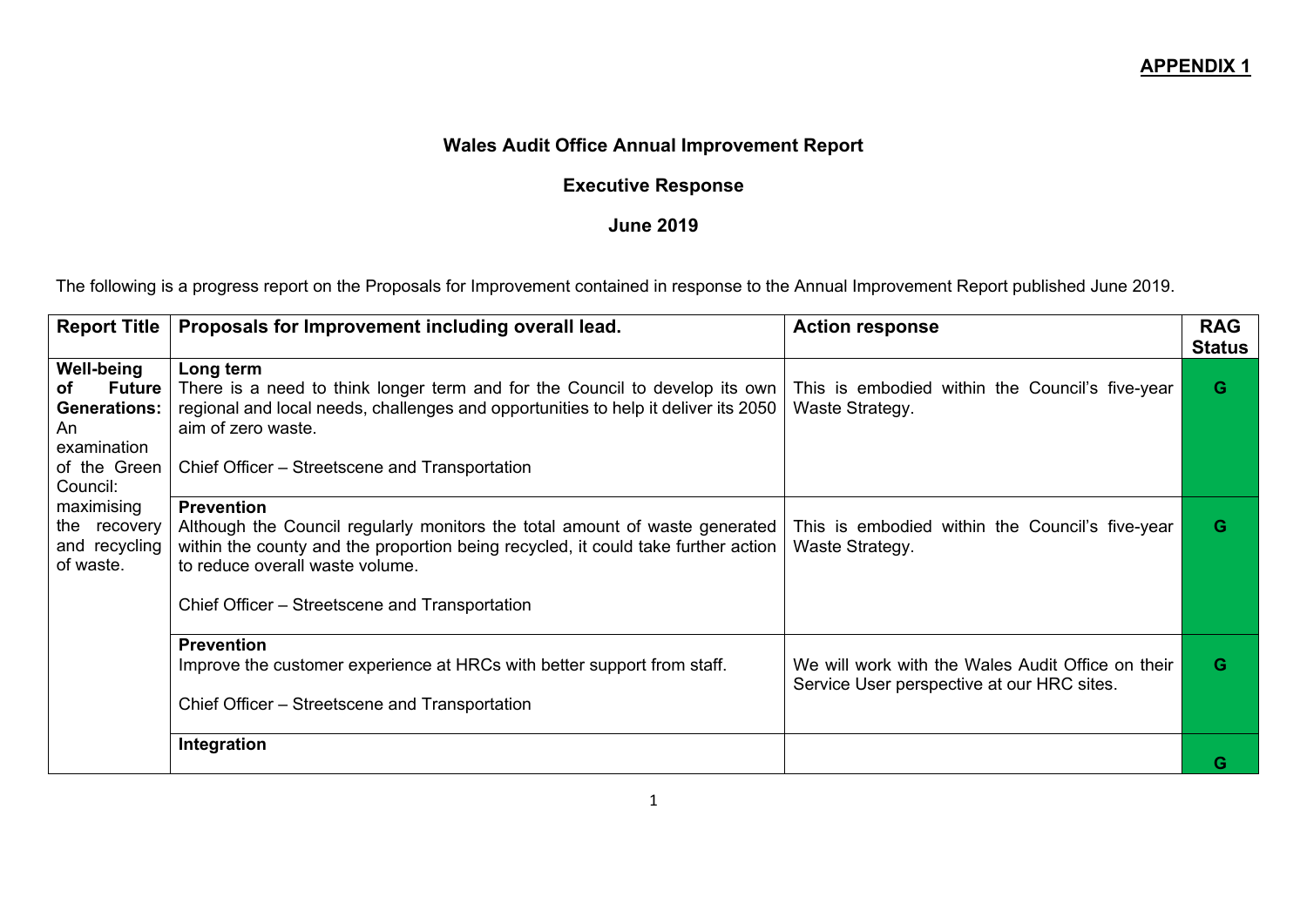| <b>Report Title</b> | Proposals for Improvement including overall lead.                                                                                                                                                                                                                                                                                        | <b>Action response</b>                                                                                                                                                                                                                                                        | <b>RAG</b><br><b>Status</b> |
|---------------------|------------------------------------------------------------------------------------------------------------------------------------------------------------------------------------------------------------------------------------------------------------------------------------------------------------------------------------------|-------------------------------------------------------------------------------------------------------------------------------------------------------------------------------------------------------------------------------------------------------------------------------|-----------------------------|
|                     | The Council should give more consideration to how it can integrate its well-<br>being objectives and assess their impact on the well-being objectives of other<br>bodies.<br><b>Chief Executive</b>                                                                                                                                      | The Council will be re-setting its well-being<br>objectives as part of the Council Plan setting, which<br>will include not just the work led by the Council, but<br>also consideration of partnership working and its<br>impact on the well-being objectives of other bodies. |                             |
|                     | Involvement<br>Sometimes the Council may benefit from engaging with stakeholders earlier in<br>the process. For example, by involving stakeholders in the early design stage<br>of the HRC process, the Council may have avoided negative publicity and<br>agreed on a final approach more quickly and easily.<br><b>Chief Executive</b> | We will review where we have been successful in<br>other involvement exercises to apply lessons<br>learned to future policy reviews.                                                                                                                                          | A                           |
|                     |                                                                                                                                                                                                                                                                                                                                          |                                                                                                                                                                                                                                                                               |                             |
|                     | Involvement<br>A more consistent approach needs to be taken to completing comprehensive<br>equality impact assessments (EIA) and making them available to the decision-<br>making process.<br><b>Chief Executive</b>                                                                                                                     | The work undertaken on developing the EIA<br>approach into a fully integrated impact assessment<br>(including the well-being goals and sustainable<br>development principles) is currently on going and<br>will continue to be developed.                                     | $\overline{\mathsf{A}}$     |
|                     | <b>Involvement</b>                                                                                                                                                                                                                                                                                                                       |                                                                                                                                                                                                                                                                               |                             |
|                     | Members we spoke to reflected that, although they are confident that officers<br>consider the WFG Act, this is not clearly demonstrated in the reports we<br>receive.                                                                                                                                                                    | Member's reports now incorporate work being<br>undertaken and the thinking behind the WFG Act.                                                                                                                                                                                | G                           |
|                     | <b>Chief Executive</b>                                                                                                                                                                                                                                                                                                                   |                                                                                                                                                                                                                                                                               |                             |
|                     | <b>Corporate arrangements</b>                                                                                                                                                                                                                                                                                                            |                                                                                                                                                                                                                                                                               |                             |
|                     | The Council needs to assure itself that it is considering the five ways of<br>working in the actions it takes to achieve its well-being objectives.                                                                                                                                                                                      | This will be undertaken as part of the re-setting of<br>the Council's well-being objectives.                                                                                                                                                                                  | A                           |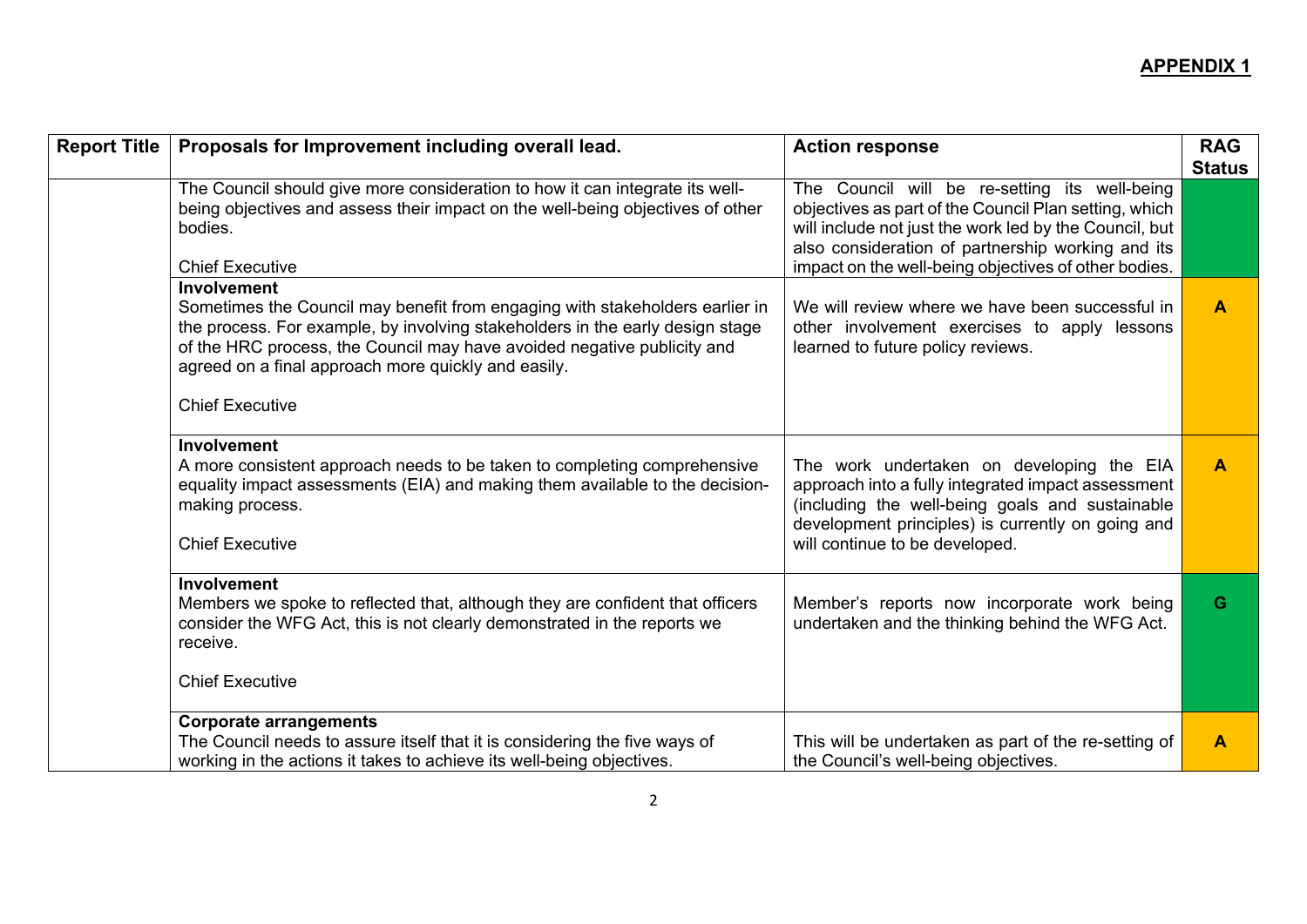| <b>Report Title</b>                                | Proposals for Improvement including overall lead.                                                                                                                                                                                                                                                                                                                                                                                                                                                                                                                                                                              | <b>Action response</b>                                                                                                                                                                                                                                                 | <b>RAG</b><br><b>Status</b> |
|----------------------------------------------------|--------------------------------------------------------------------------------------------------------------------------------------------------------------------------------------------------------------------------------------------------------------------------------------------------------------------------------------------------------------------------------------------------------------------------------------------------------------------------------------------------------------------------------------------------------------------------------------------------------------------------------|------------------------------------------------------------------------------------------------------------------------------------------------------------------------------------------------------------------------------------------------------------------------|-----------------------------|
|                                                    | <b>Chief Executive</b>                                                                                                                                                                                                                                                                                                                                                                                                                                                                                                                                                                                                         |                                                                                                                                                                                                                                                                        |                             |
|                                                    | <b>Corporate arrangements</b><br>The Council needs to consider how to include a learning cycle to help it further<br>embed the five ways of working in setting and delivering its well-being<br>objectives.                                                                                                                                                                                                                                                                                                                                                                                                                    | Setting and delivery of the revised set of well-being<br>objectives will be fully integrated with the five ways<br>of working.                                                                                                                                         | $\blacktriangle$            |
|                                                    | <b>Chief Executive</b>                                                                                                                                                                                                                                                                                                                                                                                                                                                                                                                                                                                                         |                                                                                                                                                                                                                                                                        |                             |
|                                                    |                                                                                                                                                                                                                                                                                                                                                                                                                                                                                                                                                                                                                                | All the above 'Ways of working'<br>The 'ways of working' and the Councils well-being<br>objectives will be referred to in all Strategic Cabinet<br>(and other relevant) reports from September 2019<br>as a significant positive, negative or neutral<br>contribution. | $\blacktriangle$            |
|                                                    |                                                                                                                                                                                                                                                                                                                                                                                                                                                                                                                                                                                                                                | An overview of the integrated impact assessment<br>will also be included to inform strategic decisions.                                                                                                                                                                |                             |
| Local<br>government<br>use of data<br>local report | <b>P1</b><br>The Authority needs to develop a more unified and corporate approach to<br>using data. It can do this by:<br>Continuing to embed its 'tell us once' project and build on the integration of<br>datasets as was done with the datasets which informed the Council Plan. More<br>generally, data tool respondents feel the Authority lacks a corporate ownership<br>of data projects. A change in culture and a stronger leadership on data will<br>support the creation of an environment that treats data as a key resource. This<br>will help to extend the benefits of data-led decisions to all service areas. | We will review and publish our Information<br>Management Strategy so that there is a clear and<br>understood approach to data management. As<br>identified within the report, Tell Us Once is a key<br>part of Digital Strategy.                                       | $\overline{\mathsf{A}}$     |
|                                                    | Chief Officer - Governance                                                                                                                                                                                                                                                                                                                                                                                                                                                                                                                                                                                                     |                                                                                                                                                                                                                                                                        |                             |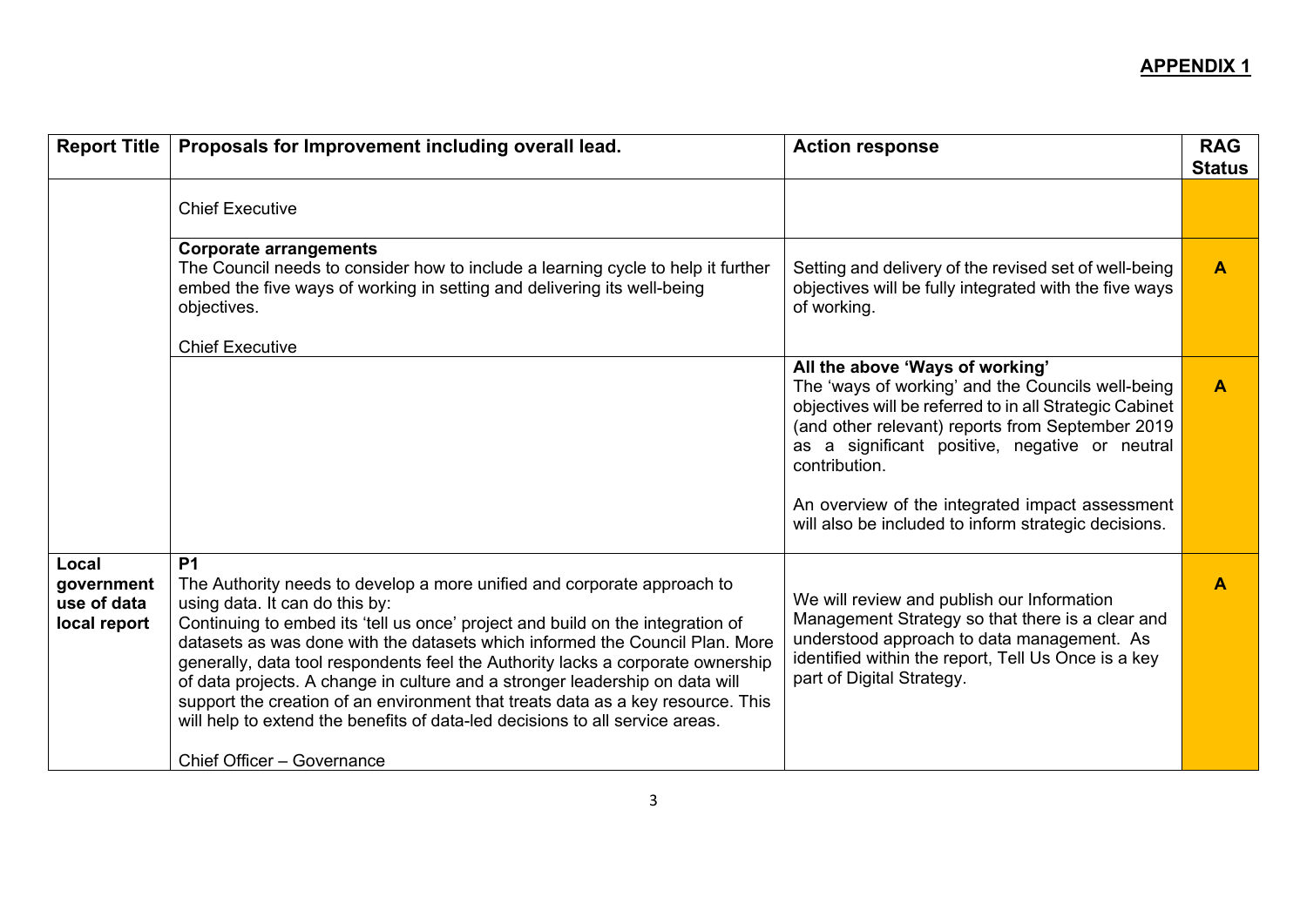| <b>Report Title</b> | Proposals for Improvement including overall lead.                                                                                                                                                                                                                                                                                                                                                                                                                                                                                                                                                                                                                                                                                                                                                                                                                                                                                                                                                                                                                                                                                                                                                                                                                                                                         | <b>Action response</b>                                                                                                                                                                                                                                                                                                                                                  | <b>RAG</b><br><b>Status</b> |
|---------------------|---------------------------------------------------------------------------------------------------------------------------------------------------------------------------------------------------------------------------------------------------------------------------------------------------------------------------------------------------------------------------------------------------------------------------------------------------------------------------------------------------------------------------------------------------------------------------------------------------------------------------------------------------------------------------------------------------------------------------------------------------------------------------------------------------------------------------------------------------------------------------------------------------------------------------------------------------------------------------------------------------------------------------------------------------------------------------------------------------------------------------------------------------------------------------------------------------------------------------------------------------------------------------------------------------------------------------|-------------------------------------------------------------------------------------------------------------------------------------------------------------------------------------------------------------------------------------------------------------------------------------------------------------------------------------------------------------------------|-----------------------------|
|                     | P <sub>2</sub><br>The Authority collects data at almost every interaction with its citizens, whether<br>face to face, over the phone or on social media and it needs to ensure it<br>continues to protect the information it holds whilst making the best use of this<br>wealth of data. Updating data sharing protocols and providing refresher<br>training $-$ focusing on what people can do rather than what they cannot do $-$<br>will help to ensure that service managers know when and what they can share,<br>thereby helping to make better use of shared data.<br>Chief Officer - Governance                                                                                                                                                                                                                                                                                                                                                                                                                                                                                                                                                                                                                                                                                                                   | Following work on compliance for GDPR we are<br>working on how best to use data and information<br>between portfolios in the provision of services for<br>our customers and service users.<br>We are<br>reviewing how we balance security with the<br>proactive use of data.                                                                                            | $\blacktriangle$            |
|                     | P <sub>3</sub><br>Our national report highlights Flintshire County Council's approach to building<br>capacity and driving a more collaborative culture across the county. Whilst the<br>Digital Flintshire 2017-2022 strategy outlines how digital information and<br>technology will be used to support the Authority's improvement priorities and<br>strategic plans, and ensuring customers have the digital skills to access<br>services and information online, having the right staff with the right skills to turn<br>its wealth of data into usable evidence remains a challenge.<br>Indeed, ensuring adequate resources and sufficient capacity are ongoing<br>challenges for all local authorities.<br>A significant proportion who responded to our data tool do not believe the<br>Authority has sufficient staff with the skills to maximise the use of data. Without<br>upskilling staff to make better use of data the Authority risks missing<br>opportunities to better use data to improve its efficiency and effectiveness.<br>Investing to make better use of data will result in better outcomes for citizens<br>and create long-term efficiencies for the Authority.<br>The Well-being of Future Generations (Wales) Act 2015 provides the perfect<br>impetus for the Authority to think long term. | We are developing a comprehensive plan within<br>our digital strategy programme to ensure that<br>each project contains as standard a strong<br>emphasis on training and the development of<br>digital skills. We are reviewing how we can have<br>better control, visibility of and confidence in our<br>data to support effective design and delivery of<br>services. | A                           |